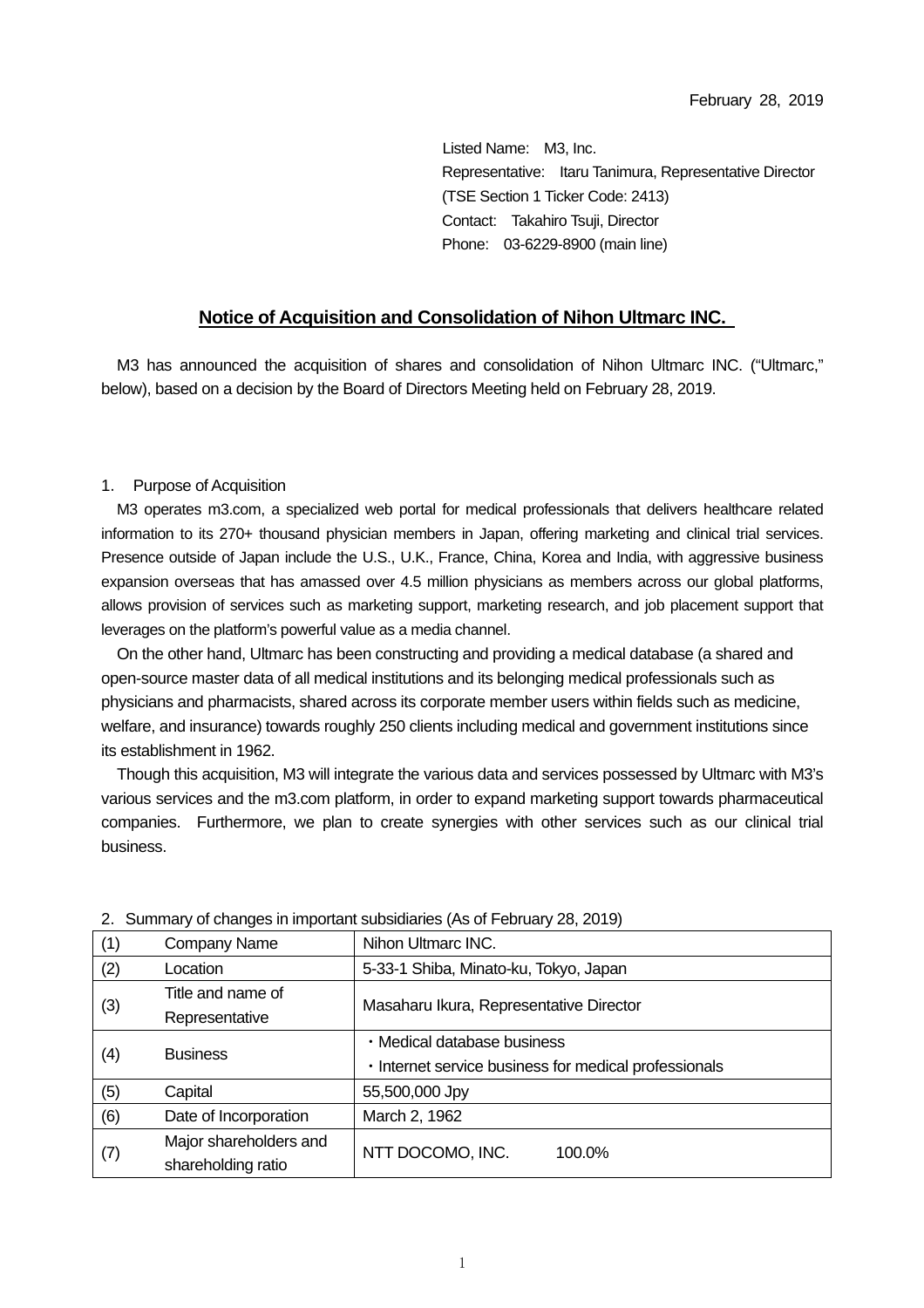|  | Relationship with the<br>(8)<br>Company and this<br>company | Capital<br>Relationship   | There is no capital relationship between the<br>Company and Ultmarc to be specified. Also there is<br>no significant capital relationship between the<br>affiliated persons or companies ("Affiliates") of this<br>company and the affiliates of the Company.   |
|--|-------------------------------------------------------------|---------------------------|-----------------------------------------------------------------------------------------------------------------------------------------------------------------------------------------------------------------------------------------------------------------|
|  |                                                             | Personnel<br>Relationship | There is no personnel relationship between the<br>Company and Ultmarc to be specified. Also there is<br>no significant capital relationship between the<br>affiliated persons or companies ("Affiliates") of this<br>company and the affiliates of the Company. |
|  |                                                             | Transactional             | Database sales distribution relationship<br>exists                                                                                                                                                                                                              |
|  |                                                             | Relationship              | between this company and the Company.                                                                                                                                                                                                                           |

Consolidated operating results and consolidated financial results for the last three (3) years (9) (unit: Jpy)

| <b>Fiscal Year</b>         | <b>Fiscal Year Ended</b> | <b>Fiscal Year Ended</b>  | <b>Fiscal Year Ended</b> |
|----------------------------|--------------------------|---------------------------|--------------------------|
|                            | March 2016               | March 2017                | March 2018               |
|                            |                          | 3,738 million             | 4,048million             |
| <b>Net Asset</b>           | 3,568 million            | $(3,818 \text{ million})$ | $(4,109$ million $)$     |
|                            |                          | 4,404 million             | 4,896million             |
| <b>Total Asset</b>         | 4,571 million            | $(4,498$ million)         | $(5,012$ million $)$     |
| Net asset per Share (Jpy)  | 80,378                   | 84,192                    | 91,186                   |
|                            |                          | 3,300 million             | 3,035million             |
| <b>Sales</b>               | 3,839 million            | $(3,327$ million)         | $(3,098$ million $)$     |
|                            |                          | 440million                | 478million               |
| <b>Operating Profit</b>    | 329 million              | (411 million)             | (449million)             |
|                            |                          | 265million                | 473million               |
| <b>Ordinary Profit</b>     | 446 million              | (236million)              | (444 million)            |
|                            |                          | 169million                | 310million               |
| <b>Current Net Income</b>  | 280 million              | (150million)              | (291 million)            |
| Net Income per Share (Jpy) | 6,313                    | 3,825                     | 6,994                    |
| Dividend per Share (Jpy)   | 0                        | 0                         | 0                        |

\* The Company has subsidiaries as of March 2017, however, consolidated financial statements have not been created. For that purpose, specific management indexes have been stated with sums of individual companies within the parentheses.

\* Amounts below 1 million yen have been discarded

## 3. Number of shares to be acquired, acquisition price, and Statuses of shares

|                           | Number of shares                                                                                         | 0 shares                                      |
|---------------------------|----------------------------------------------------------------------------------------------------------|-----------------------------------------------|
| (1)                       | held before the                                                                                          | (number of voting rights: 0)                  |
|                           | change                                                                                                   | (ratio of ownership of voting rights: 0.0%)   |
| (2)                       | Number of shares to                                                                                      | 44,400 shares                                 |
|                           |                                                                                                          | (number of voting rights: 44,400)             |
| be acquired <sup>*8</sup> |                                                                                                          |                                               |
|                           |                                                                                                          | Common stock of Nihon Ultmarc INC. (estimate) |
|                           |                                                                                                          | 6.6 billion yen $(\%)$                        |
|                           |                                                                                                          | Advisory fees (estimate)                      |
| (3)                       | Acquisition price<br>Estimated to be a maximum of 10 million yen<br>Total (estimate)<br>6.61 billion yen |                                               |
|                           |                                                                                                          |                                               |
|                           |                                                                                                          |                                               |